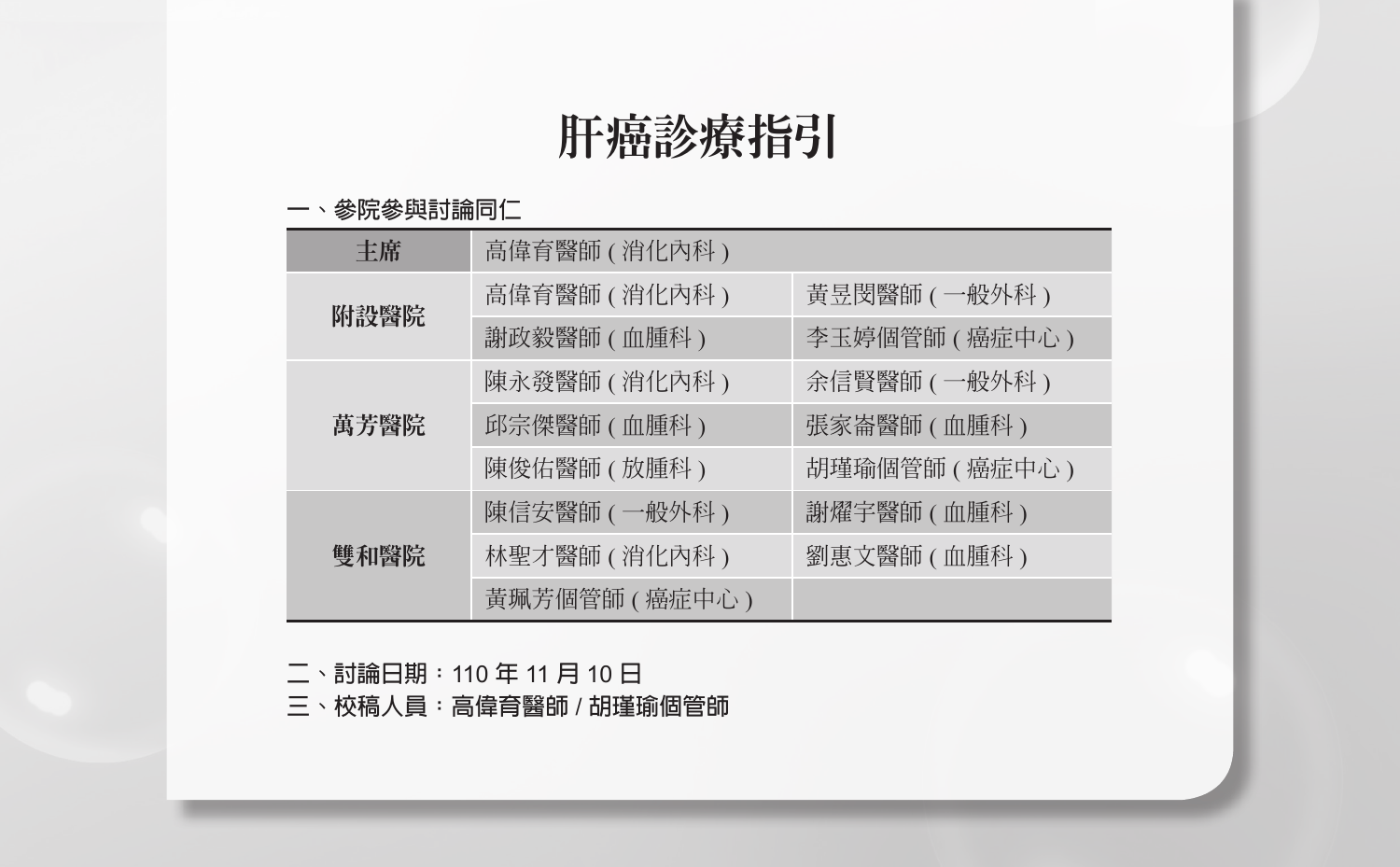

111 **年版與上一版差異:**

| $110$ 年版 | 111 年修訂版                                                                      |  |  |
|----------|-------------------------------------------------------------------------------|--|--|
|          | 肝癌診療指引共識 -3、肝癌診療指引共識 -4 之追蹤,新增:<br>• 接受根除治療之病人,異常凝血撰原檢驗 PIVKA-II 每年兩次<br>選擇性) |  |  |

--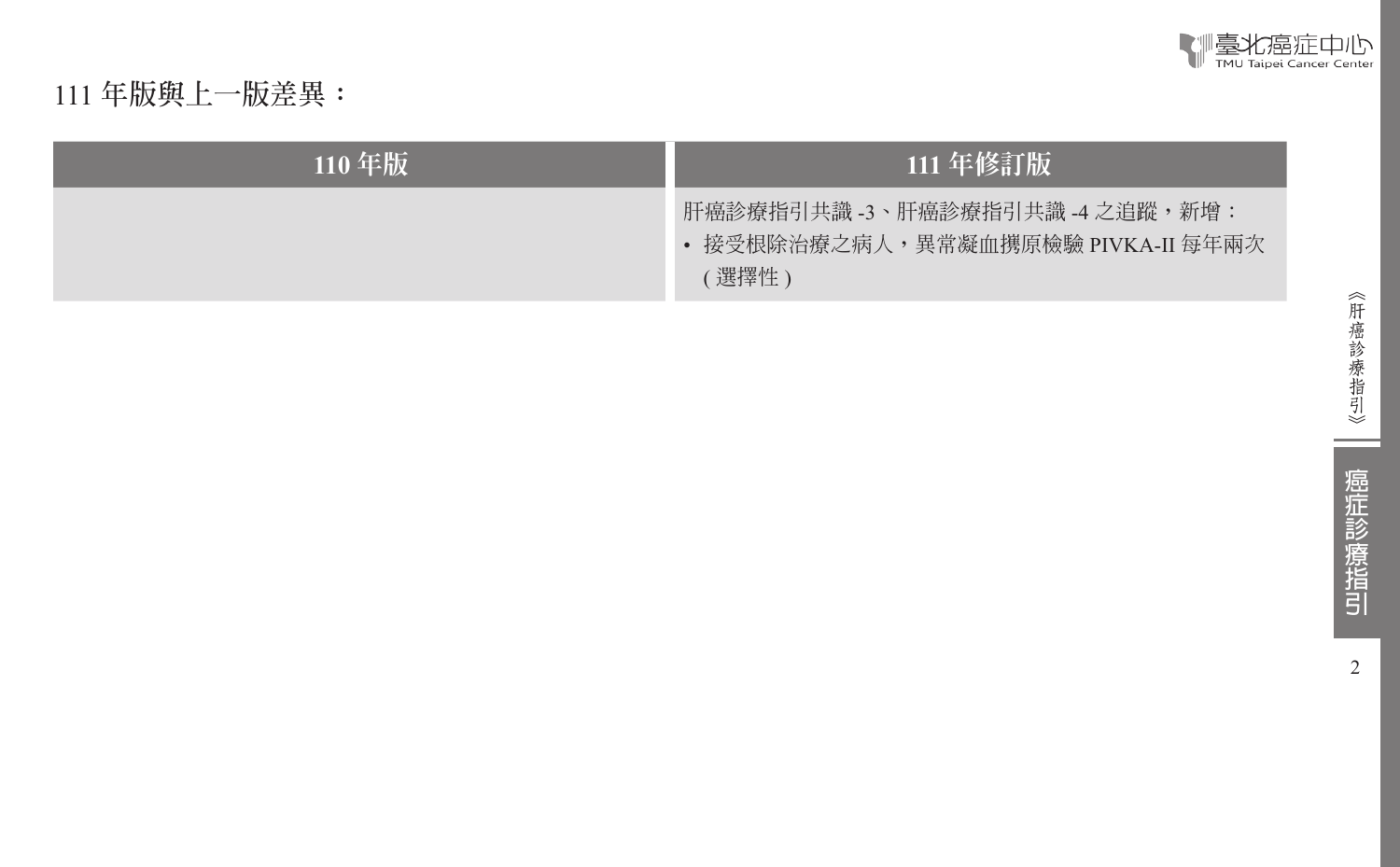## 《 肝癌診療指引共識 **-1** 》

**高危險群評估**



《肝癌診療指引共識ノ》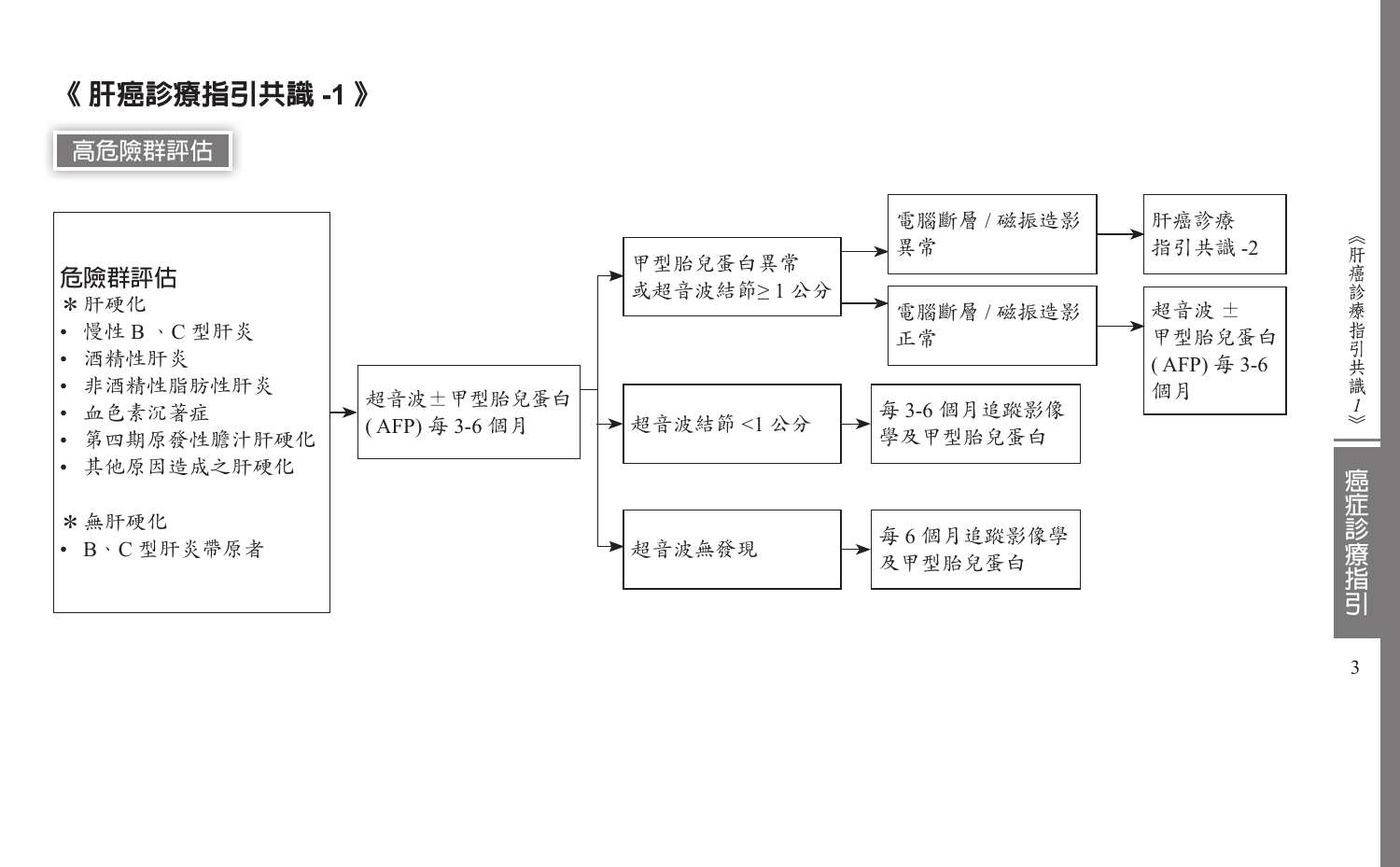## 《 肝癌診療指引共識 **-2** 》





《肝癌診療指引共識2》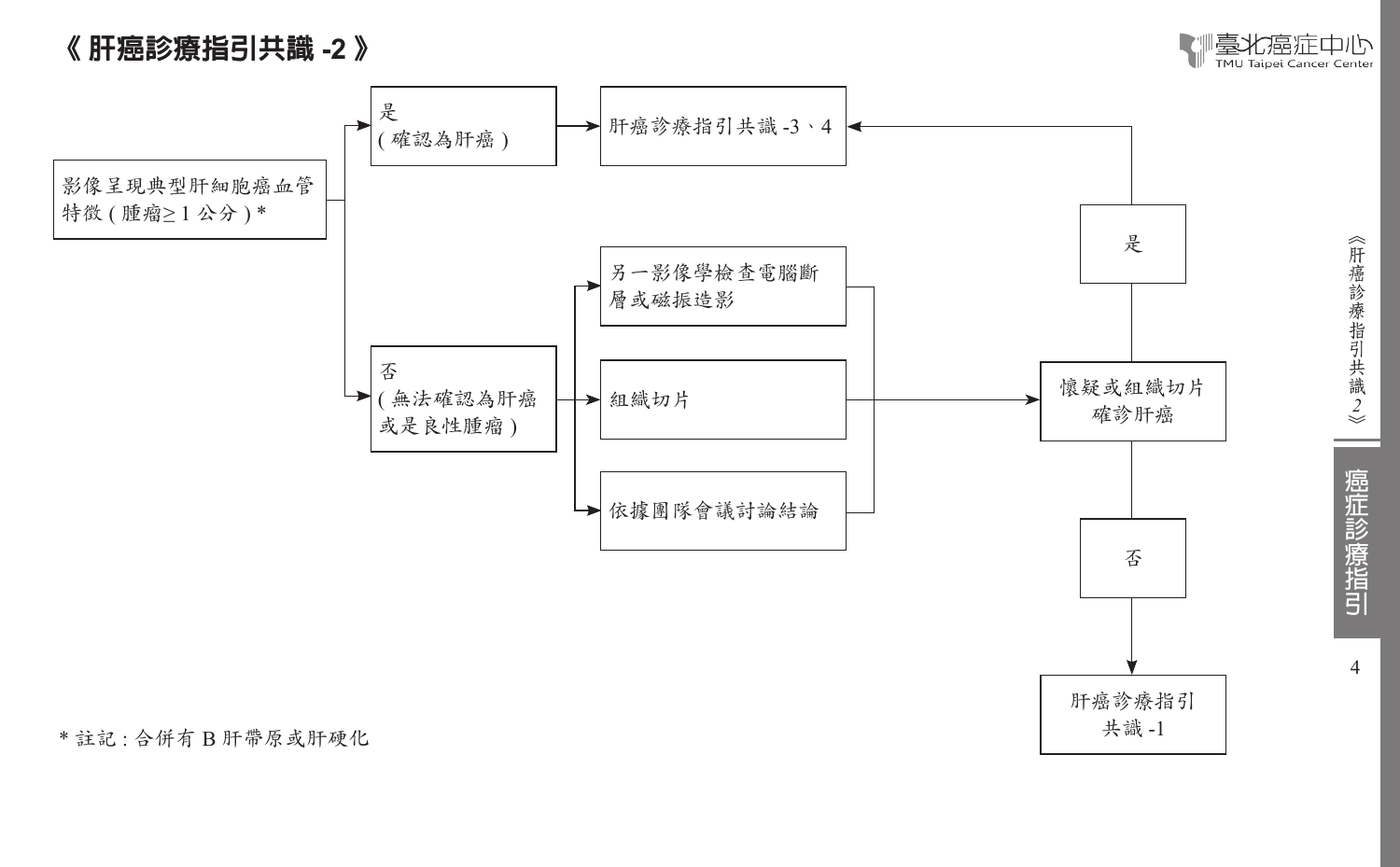# 《 肝癌診療指引共識 **-3** 》



《肝癌診療指引共識 *3*

癌症診療指引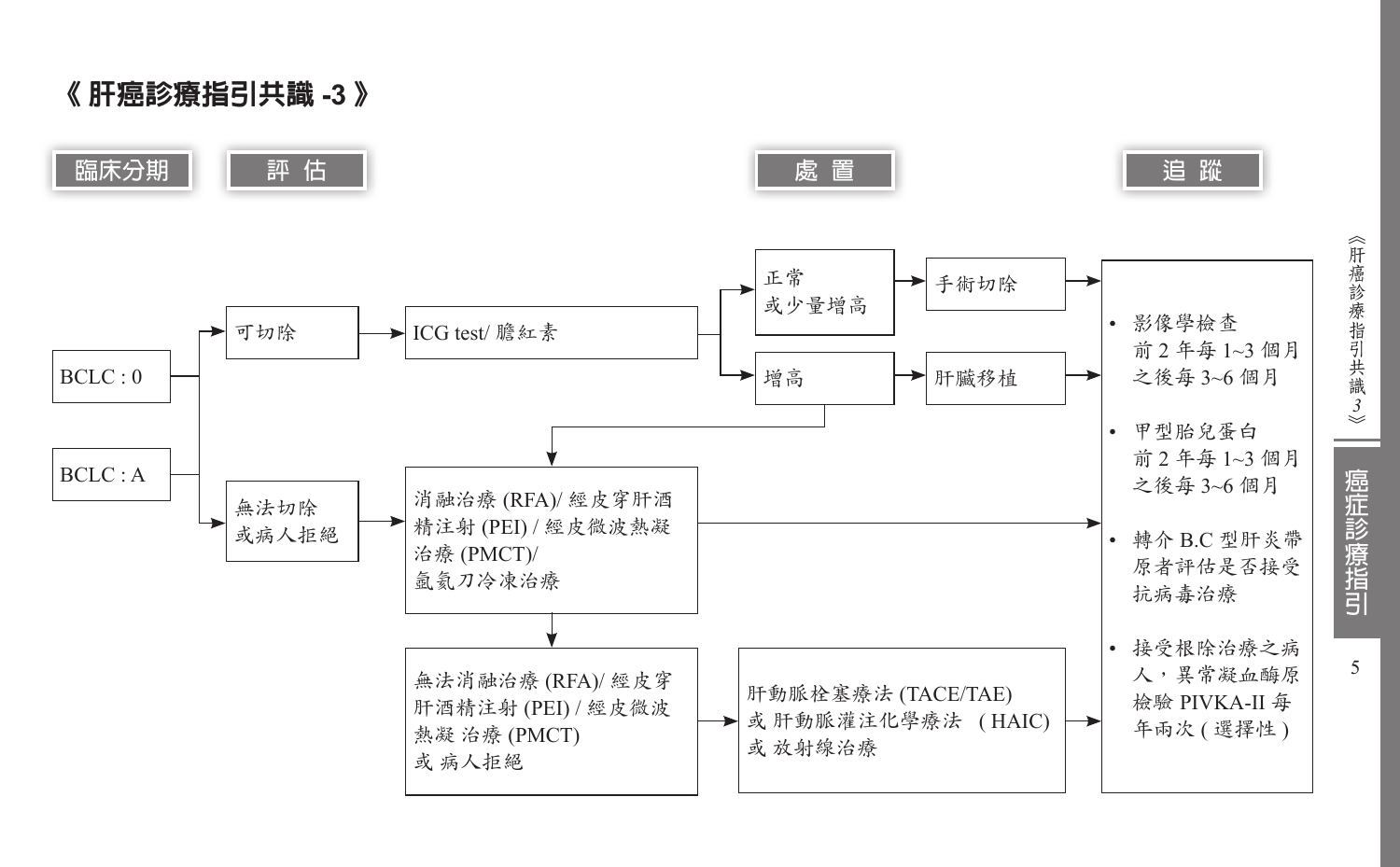# 《 肝癌診療指引共識 **-4** 》



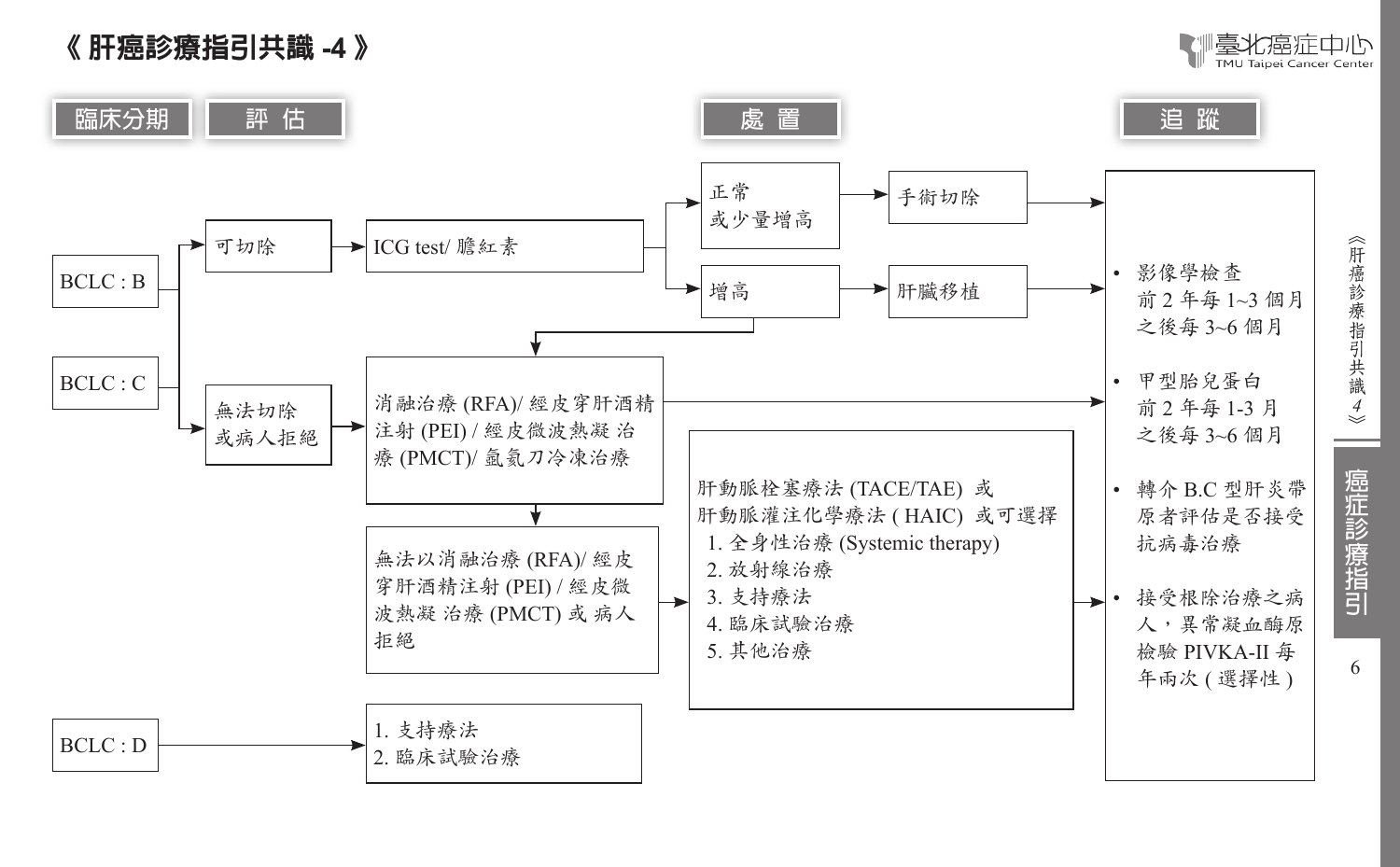7

# 《 參考文獻 》

- 1. NCCN Clinical Practice Guidelines in Oncology Hepatobiliary Cancers. V5.2021
- 2. Jordi Bruix, and Morries Sherman. Mangement of Hepatocellular Carcinoma,AASLD PRACTICE GUIDELINE. HEPATOLOGY , Vol.42, No. 5,2005
- 3. Francois Durand, M.D., and Dominique Valla, M.D. Assessment of Prognosis of Cirrhosis. SEMINARS IN DISEASE, 2008;Vol.28, No.1:110-122.
- 4. Deniela Benedeto-Stojanov, Aleksandar Nagorni, et al.The Model for the End-Stage Liver Disease and Child-Pugh score in predicting prognosis in patients with liver cirrhosis and esophageal variceal bleeding. VOJNOSANITETSKI PREGLED 2009;Vol.66:724-728.
- 5. Mazzaferro V, et al. Liver transplantation for the treatment of small hepatocellular carcinomas in patients with cirrhosis. N Engl J Med. 1996 Mar 14;334(11):693-9.
- 6. Duffy JP et al. Liver transplantation criteria for hepatocellular carcinoma should be expanded: a 22-year experience with 467 patients at UCLA. Ann Surg. 2007 Sep;246(3):502-9; discussion 509-11.
- 7. Yamakado, K., et al., Early-stage hepatocellular carcinoma: radiofrequency ablation combined with chemoembolization versus hepatectomy. Radiology 2008; 247(1):260-266.
- 8. Maluccio, M.A., et al., Transcatheter arterial embolization with only particles for the treatment of unresectable hepatocellular carcinoma. J Vasc Interv Radiol 2008;19(6):862-869.
- 9. Kulik, L.M., et al., Safety and efficacy of 90Y radiotherapy for hepatocellular carcinoma with and without portal vein thrombosis. Hepatology 2008;47(1):71-81.
- 10. Cardenes HR, Price TR, Perkins SM, et al. Phase I feasibility trial of stereotactic body radiation therapy for primary hepatocellular carcinoma. Clin Transl Oncol 2010; 12:18-225.
- 11. Tse RV, Hawkins M, Lockwood G, K, et al. Phase I study of individualized stereotactic body radiotherapy for hepatocellular carcinoma and intrahepatic cholangiocarcinoma. J Clin Oncol 2008 26:657-664.
- 12. Hawkins MA, Dawson LA. Radiation therapy for hepatocellular carcinoma.Cancer 2006;106(8):1653-1663.
- 13. Tse RV, Guha C, Dawson LA. Conformal radiotherapy for hepatocellular carcinoma.Crit Rev Oncol/Hematol 2008;67:113-123.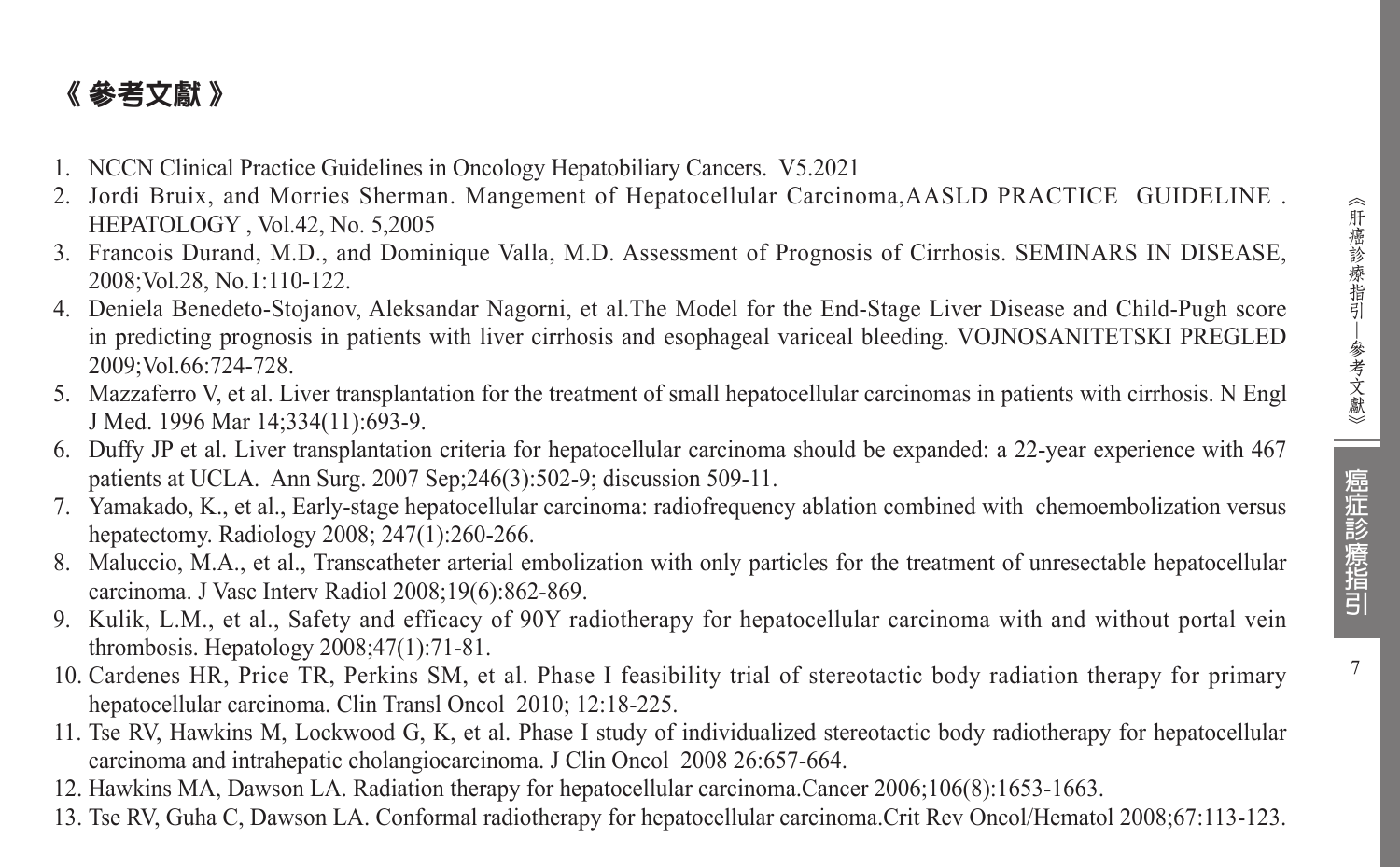

- 14. Huang YJ, Hsu HC, Wang CY, et al. The treatment responses in cases of radiation therapy to portal vein thrombosis in advanced hepatocellular carcinomna.IJROBP 2009;73(4):1155-1163.
- 15. Meng MB, Cui YL, Lu Y, She B, Chen Y, Guan YS, et al. Transcatheter arterial chemoembolization in combination with radiotherapy for unresectable hepatocellular carcinoma: a systematic review and meta-analysis. Radiotherapy and oncology : journal of the European Society for Therapeutic Radiology and Oncology. 2009; 92(2): 184-94.
- 16. Seong J, Park HC, Han KH, Chon CY. Clinical results and prognostic factors in radiotherapy for unresectable hepatocellular carcinoma: a retrospective study of 158 patients. Int J Radiat Oncol Biol Phys. 2003; 55(2): 329-36.
- 17. Prof. M. kudo :Clinical Practice Guidelines for HCC Differ between Japan, United States,and Europe. Liver Cancer 2015;4:89- 95
- 18. Eric C. H. et al: Spontaneous Rupture of Hepatocellular Carcinoma. ARCH SURG/VOL 141: 191-198, FEB 2006
- 19. Chi-leung Liu et al: Management of Spontaneous Rupture of Hepatocellular Carcinoma: Single-Center Experience. Journal of Clinical Oncology, Vol 19, No 17 (September 1): 3725-3732, 2001
- 20. Joon Sung Kim et al: Long-Term Survival in a Patient With Ruptured Hapatocellular Carcinoma. The Korean Journal of Internal Medicine Vol. 24, No. 1, March:63-67, 2009
- 21. Chiung-Yu Chen et al: Spontaneous Rupture of Hepatocellular Carcinoma A Review of 141 Taiwanese Cases and Comparison with Nonrupture Cases.
- 22. Miyamoto M, et al: Spontaneous rupture of hepatocellular carcinoma: A review of 172 Japanese cases. Am J Gastroenterol 86:67-71, 1991
- 23. Paolo Sammartino et al: Prevention of Peritoneal Metastases from Colon Cancer in High-Risk Patients: Preliminary Results of Surgery plus Prophylactic HIPEC. Gastroenterology Research and PracticeVolume 2012 (2012), Article ID 141585, 7 pages
- 24. Jesslyn H Ding et al: Hepatocellular Carcinoma Peritoneal Metastases: Report of Three Cases and Collective Review of the Literature. Ann Acad Med Singapore 2010;39:734-37
- 25. AASLD 2010 HCC Update .Jordi Bruix1 and Morris Sherman2: Management of Hepatocellular Carcinoma: An Update. HEPATOLOGY, Vol. 000, No. 000, 2010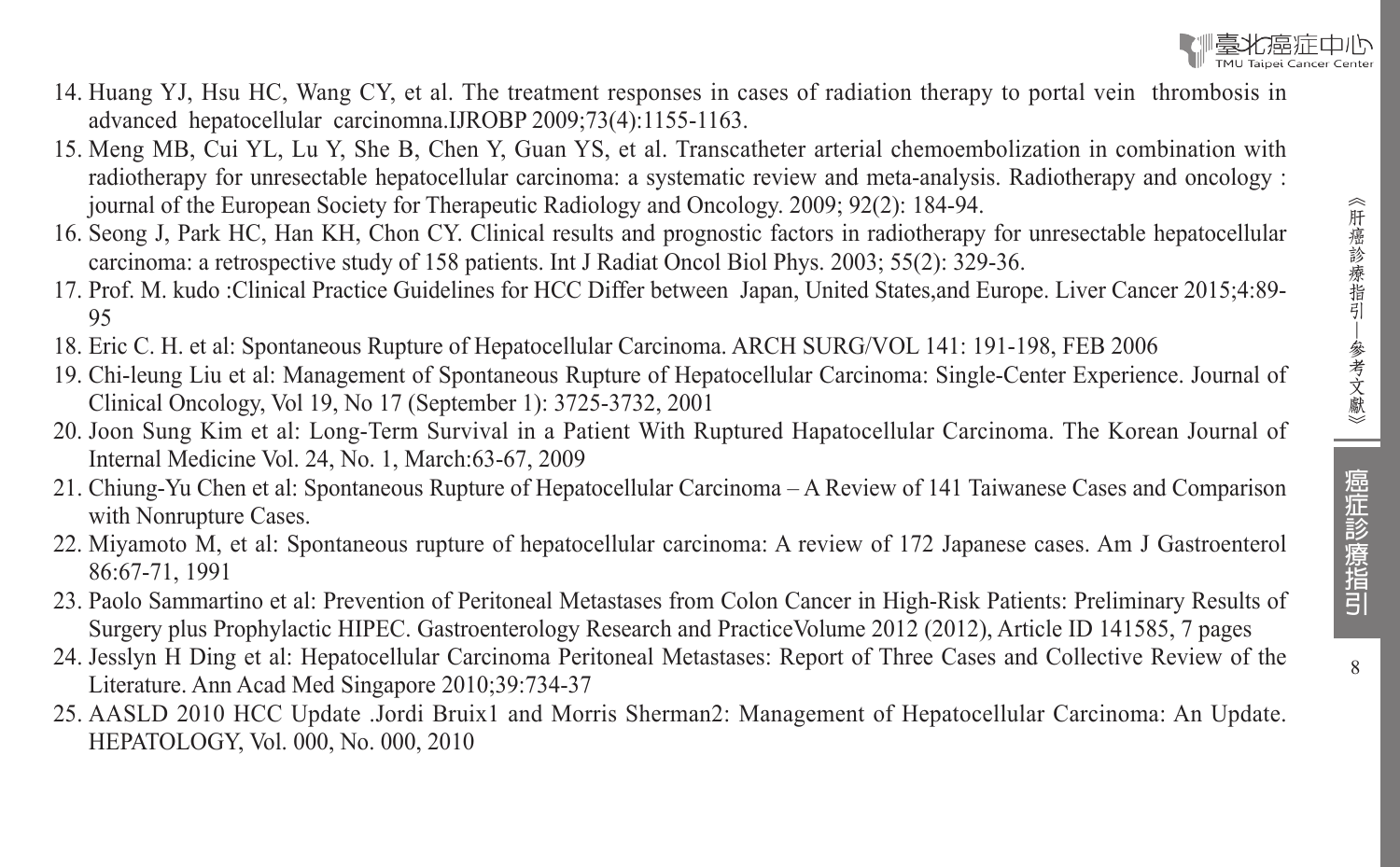- 26. EASL–EORTC Clinical Practice Guidelines: Management of hepatocellular carcinoma: European Association for the Study of the Liver, European Organisation for Research and Treatment of Cancer. Journal of Hepatology 2012 vol. 56 j 908–943
- 27. M. Omata, A.L. Cheng, N. Kokudo, M. Kudo, J.M. Lee, J. Jia, et al. Asia-Pacific clinical practice guidelines on the management of hepatocellular carcinoma: a 2017 update Hepatol Int, 11(2017), pp.317-370.
- 28. Shao YY, Wang SY, Lin SM, Diagnosis G, Systemic Therapy G. Management consensus guideline for hepatocellular carcinoma: 2020 update on surveillance, diagnosis, and systemic treatment by the Taiwan Liver Cancer Association and the Gastroenterological Society of Taiwan. J Formos Med Assoc 2021; 120(4): 1051-1060.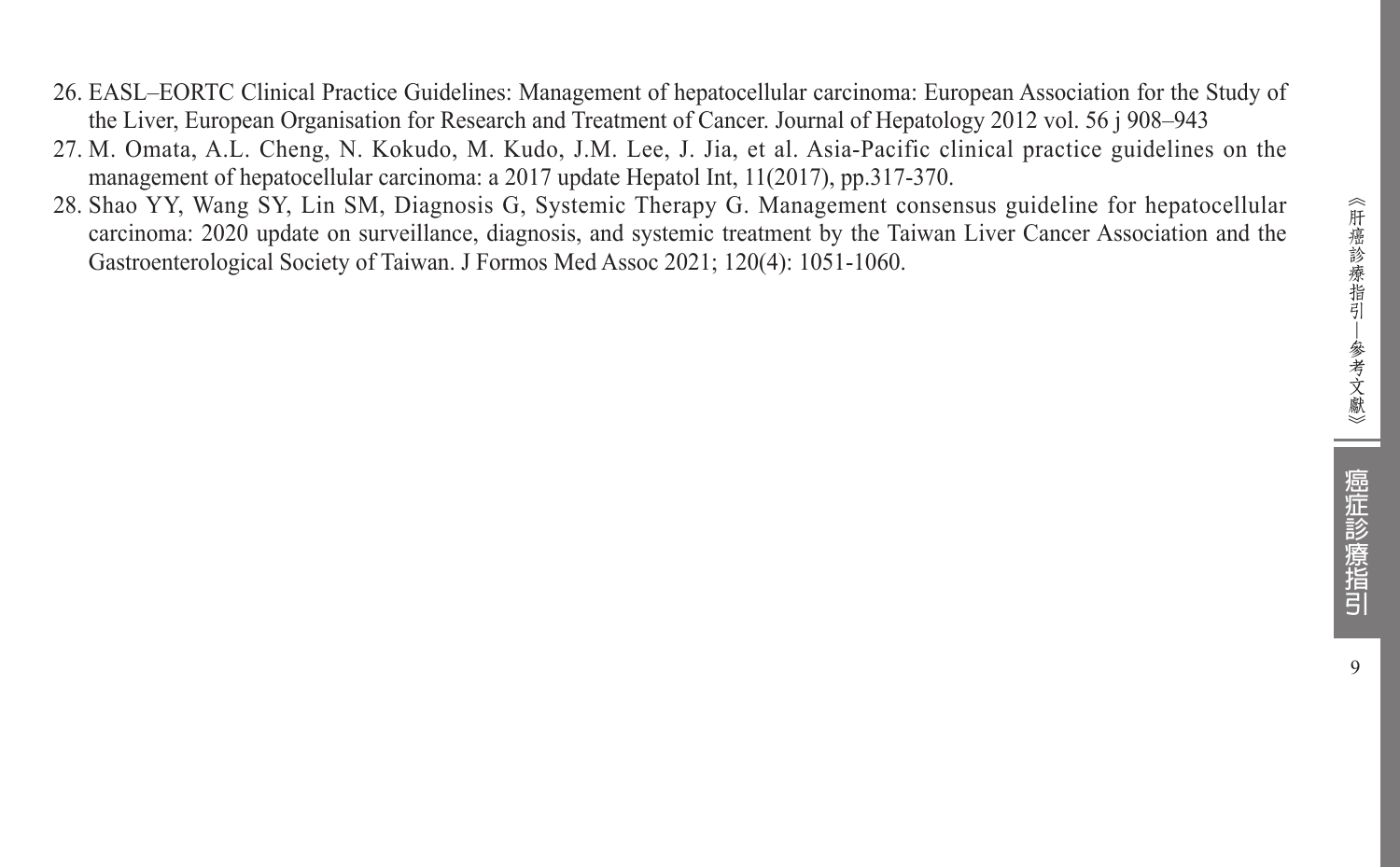

## 《 肝癌抗癌藥物治療指引 》

#### **Hepatocellular Carcinoma**

#### **First-line systemic therapy**

#### **Sorafenib (Child-Pugh Class A [category 1] or B7)**

| 藥品名                                  | 劑量 mg/m <sup>2</sup>          | 給藥日 | 賄瘞 | 週期  |  |  |  |
|--------------------------------------|-------------------------------|-----|----|-----|--|--|--|
| Sorafenib                            | 400mg PO BID                  |     |    |     |  |  |  |
|                                      |                               |     |    |     |  |  |  |
| Lenvatinib (Child-Pugh Class A only) |                               |     |    |     |  |  |  |
| 壺ロタ★                                 | 称 $\mathbb{R}$ m $\alpha/m^2$ | 込盛日 | 韬悫 | 泪 出 |  |  |  |

| 樂品名        | uni                        | 給藥日 | 頻率 | 週期 | <b>Service</b> |
|------------|----------------------------|-----|----|----|----------------|
| Lenvatinib | $12mg*POOD$<br>$8$ or $12$ |     |    |    |                |

\*8 mg/day for BW <60 kg; 12 mg/day for BW  $\geq$  60 kg

#### **Atezolizumab + Bevacizumab (Child-Pugh Class A only)**

| 藥品名'         | 劗量 mg/m´          | 給藥日 | 頃率  | 週期 |  |
|--------------|-------------------|-----|-----|----|--|
| Atezolizumab | $1200 \text{ mg}$ |     | O3W |    |  |
| Bevacizumab  | 15 mg/kg          |     | O3W |    |  |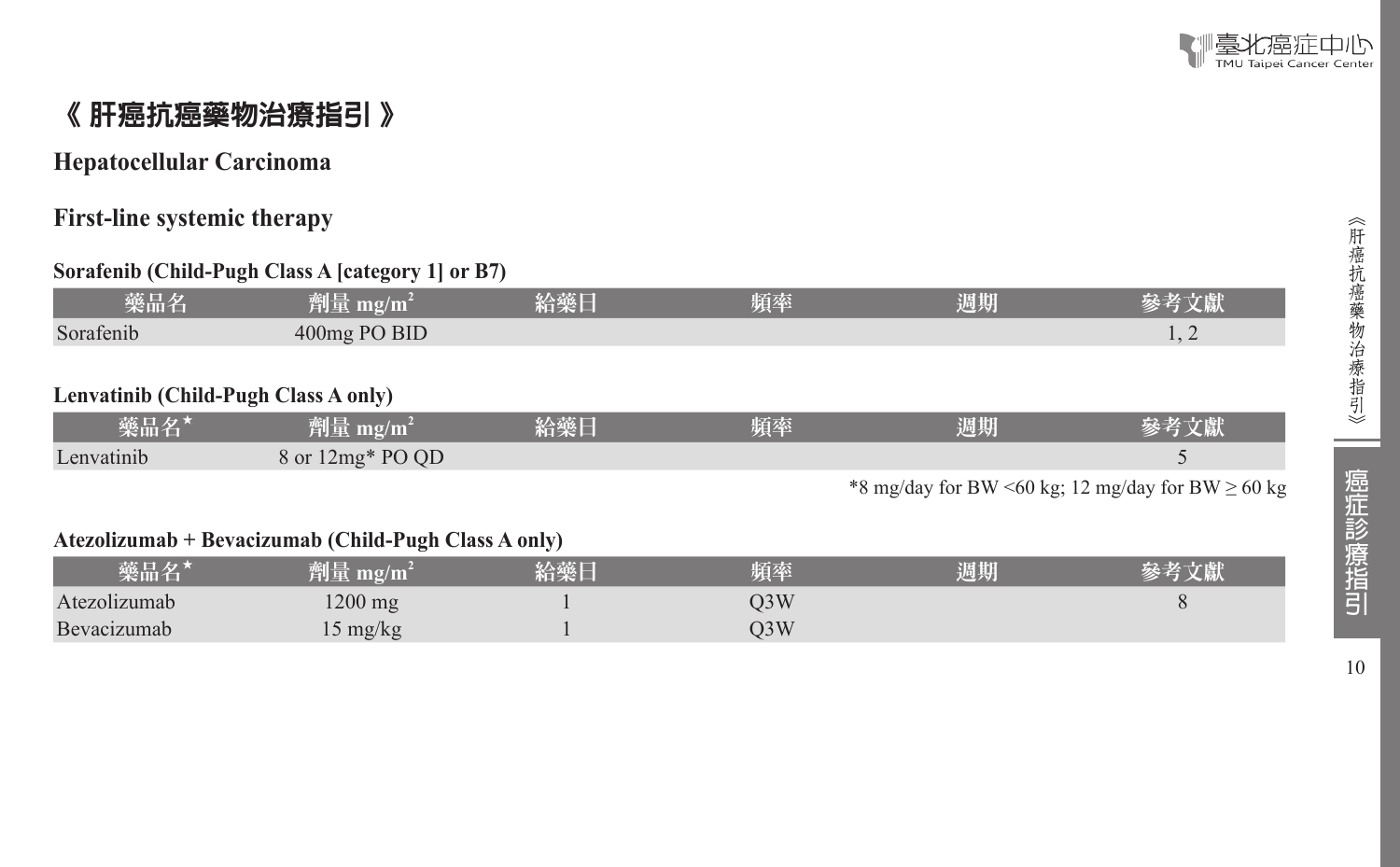#### **Useful in Certain Circumstances**

#### **Nivolumab (If ineligible for [TKIs] or other anti-angiogenic agents) (category 2B)**

| 藥品名*                                                                                                                                           | 劑量 mg/m <sup>2</sup>                                                                                                  | 经绝合                                                                                                            | 頻率  | 週期 |  |  |  |
|------------------------------------------------------------------------------------------------------------------------------------------------|-----------------------------------------------------------------------------------------------------------------------|----------------------------------------------------------------------------------------------------------------|-----|----|--|--|--|
| Nivolumab                                                                                                                                      | $240$ mg                                                                                                              |                                                                                                                | O2W |    |  |  |  |
| TKIs: tyrosine kinase inhibitors                                                                                                               |                                                                                                                       |                                                                                                                |     |    |  |  |  |
| <b>FOLFOX</b> (category 2B)<br>the contract of the contract of the contract of the contract of the contract of the contract of the contract of | <b>Contract Contract Contract Contract Contract Contract Contract Contract Contract Contract Contract Contract Co</b> | and the state of the state of the state of the state of the state of the state of the state of the state of th |     |    |  |  |  |

| 藥品名         | 顔ほ<br>劑童 mg/m̃ | 給藥日               | 頻率  | 週期 | くはん |
|-------------|----------------|-------------------|-----|----|-----|
| Oxaliplatin | 85             |                   | Q2W |    | 10  |
| Leucovorin  | 400            |                   | Q2W |    |     |
| $5-FU$      | 400            |                   | O2W |    |     |
| $5-FU$      | 800*           | $\bigcap$<br>$-2$ | O2W |    |     |

\* Continuous infusion over 24 hours

#### **Subsequent-line therapy if disease progression**

#### **Regorafenib (Child-Pugh Class A only [category 1] )**

| 藥品名         | 73 I LI<br>mg/m<br>ti i i | 給藥日           | 頻率  | <b>March Hills</b><br>週期 |  |
|-------------|---------------------------|---------------|-----|--------------------------|--|
| Regorafenib | $160mg$ PO OD             | $\sim$<br>$-$ | 04W |                          |  |

#### **Nivolumab (Child-Pugh Class A or B7 only )**

| 藥品名       | 削量厂<br>mg/m | 給藥日 | 陌來  | 週期 | $\sim$ rv |
|-----------|-------------|-----|-----|----|-----------|
| Nivolumab | mg/kg       |     | O2W |    |           |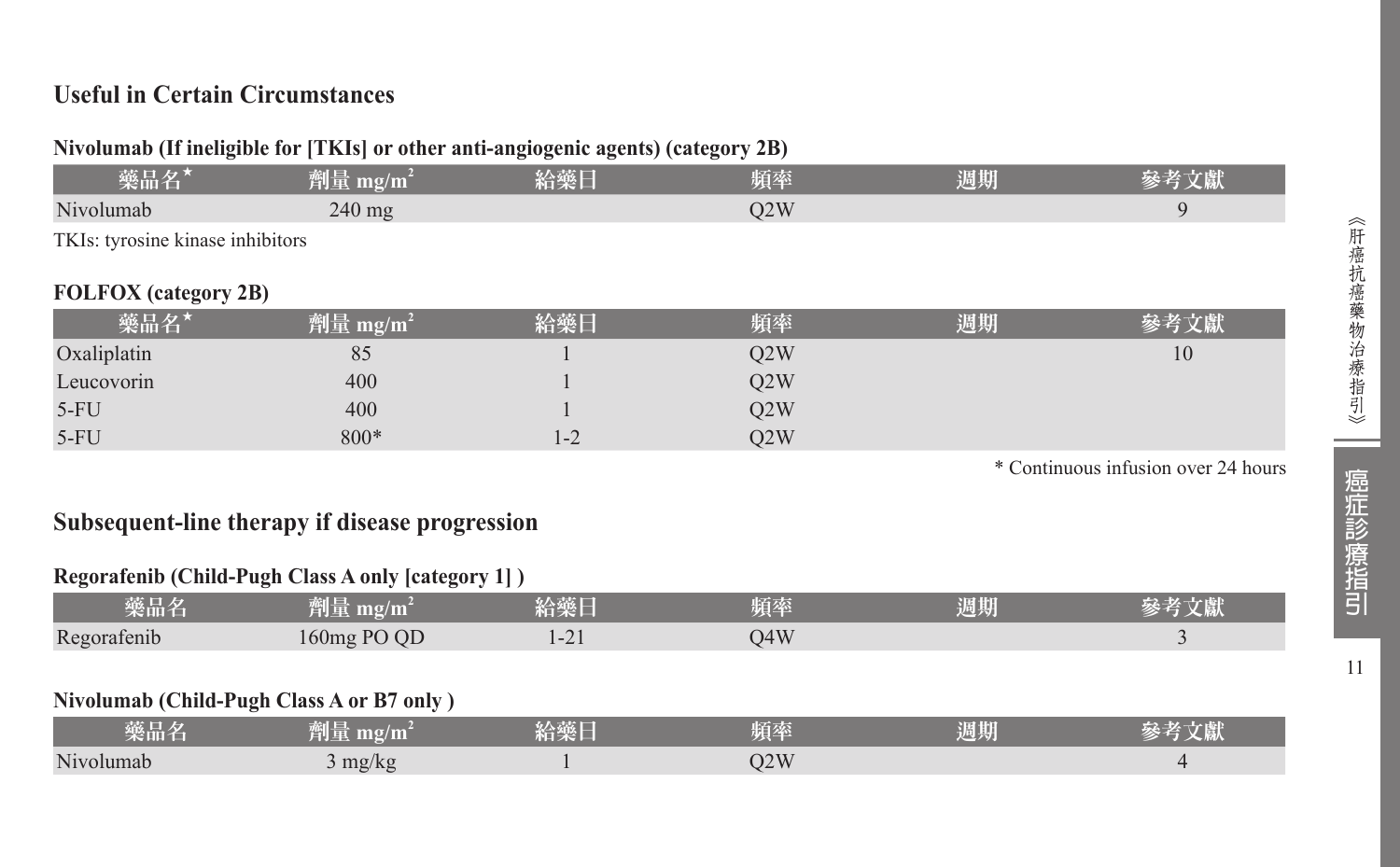

#### **Ramucirumab (AFP** ≧ **400mg/mL only [categary 1])**

| 樂品名              | mg/m<br>消化区    | 給藥日 | 頻率  | 週期 |  |
|------------------|----------------|-----|-----|----|--|
| Ran<br>nucirumab | max/ z <br>(K, |     | O2W |    |  |

#### **Pembrolizumab (Child-Pugh Class A [categary 2B])**

| 樂品名           | ≿al E<br>$\mathbf{m}\mathbf{g}/\mathbf{m}$<br>TUL | ATLE T<br>בפי<br>스버지 도<br>ロベー | 頻率    | 週期         |  |
|---------------|---------------------------------------------------|-------------------------------|-------|------------|--|
| Pembrolizumab | $200$ mg                                          |                               | JJ VY | up to $35$ |  |

#### **Lenvatinib (Child-Pugh Class A only)**

| 藥品名        | $^2$ $^2$ mg/m <sup>2</sup> | 給藥日 | 頻率 | 週期 | 哀老立辭 |
|------------|-----------------------------|-----|----|----|------|
| Lenvatinib | 8 or 12* mg/day PO          |     |    |    |      |

#### **Nivolumab + ipilimumab (Child-Pugh Class A only)** ★

| 藥品名        | 劑量 mg/m <sup>3</sup> | 給藥日 | 頻率  | 週期 |  |
|------------|----------------------|-----|-----|----|--|
| Nivolumab  | mg/kg                |     | J3W |    |  |
| Ipilimumab | ' mg/kg              |     | )3W |    |  |

#### **Sorafenib (Child-Pugh Class A or B7)**

| 樂品名/      | 劑量 mg/m $^2$ | 給藥日 | 頻率 | 週期 | 參考文獻           |
|-----------|--------------|-----|----|----|----------------|
| Sorafenib | 400mg PO BID |     |    |    | $\overline{1}$ |
|           |              |     |    |    | ★三院有個別版本       |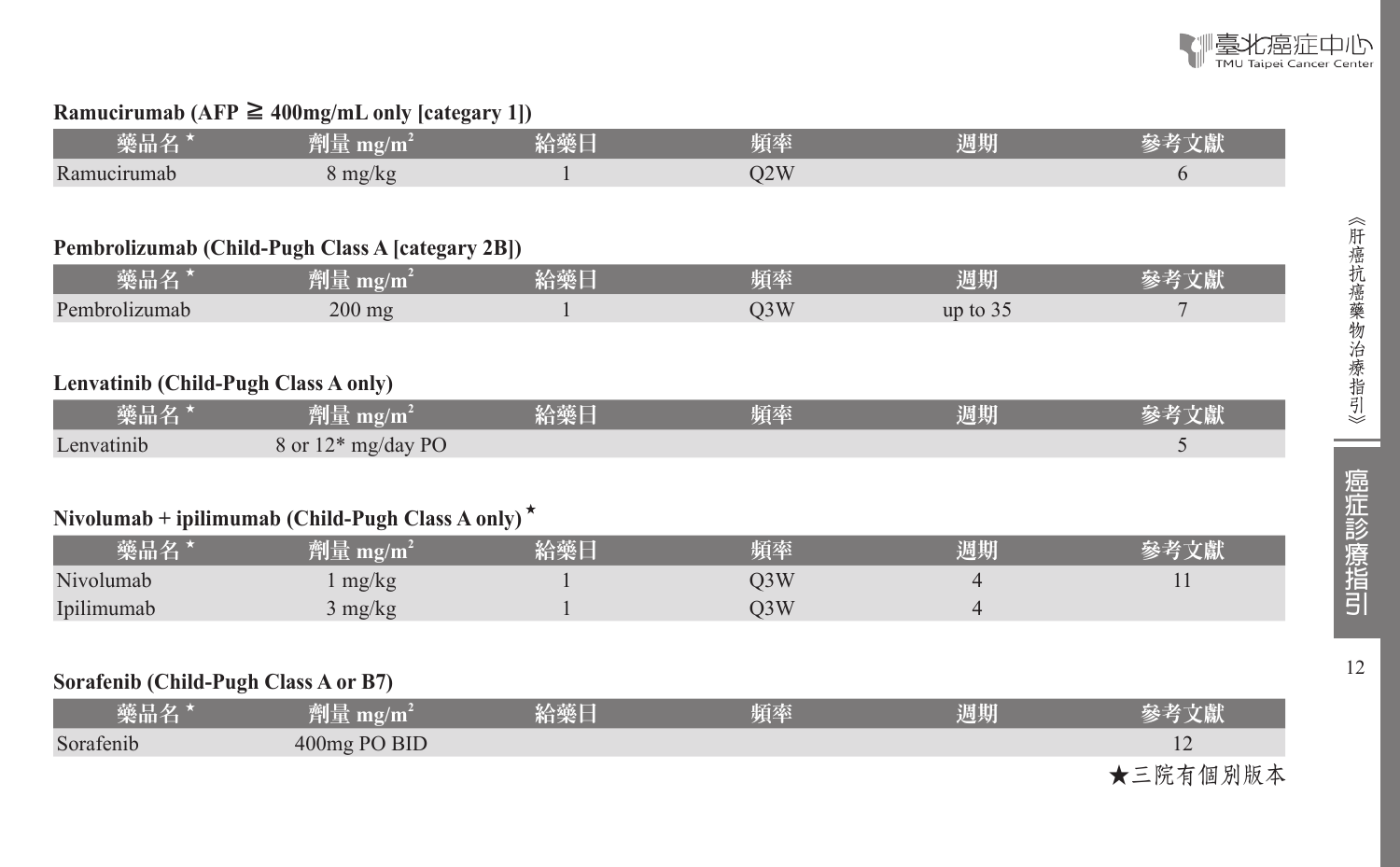# 參考文獻

- 1. Llovet J, Ricci S, Mazzaferro V, et al. Sorafenib in advanced hepatocellular carcinoma. New Engl J Med 2008;359(4):378-390.
- 2. Cheng A, Kang Y, Chen Z, et al. Efficacy and safety of sorafenib in patients in the Asia Pacific region with advanced hepatocellular carcinoma: a phase III randomized,double-blind, placebo-controlled trial. Lancet Oncol 2009;10:25-34.
- 3. Bruix J, Qin S, Merle P, et al. Regorafenib for patients with hepatocellular carcinoma who progressed on sorafenib treatment (RESORCE): a randomised, double-blind, placebo-controlled, phase 3 trial. Lancet 2017;389:56-66.
- 4. EI-Khoueiry AB, Sangro B, Yau T, et al. Nivolumab in patients with advanced hepatocellular carcinoma (CheckMate 040): an open-label, non-comparative, phase 1/2 dose escalation and expansion trial. Lancet 2017;389:2492-2502.
- 5. Kudo M, Finn RS, Qin S,et al. Lenvatinib versus sorafenib in first-line treatment of patients with unresectable hepatocellular carcinoma: a randomised phase 3 non-inferiority trial.Lancet 2018;391:1163-1173.
- 6. Zhu AX, Kang YK, Yen CJ,et al. REACH-2: A randomized, double-blind, placebo-controlled phase 3 study of ramucirumab versus placebo as second-line treatment in patients with advanced hepatocellular carcinoma (HCC) and elevated baseline alphafetoprotein (AFP) following first-line sorafenib.J Clin Oncol 2018;36:4003.
- 7. Zhu AX, Finn RS, Edeline J,et al. Pembrolizumab in patients with advanced hepatocellular carcinoma previously treated with sorafenib (KEYNOTE-224): a non-randomised, open-label phase 2 trial. Lancet Oncol. 2018 Jul;19(7):940-952.
- 8. Finn RS, Qin S, Ikeda M, et al. Atezolizumab plus bevacizumab in unresectable hepatocellular carcinoma. N Engl J Med 2020;382:1894-1905.
- 9. Yau T, Park JW, Finn RS, et al. CheckMate 459: a randomized, multi-center phase III study of nivolumab (NIVO) vs sorafenib (SOR) as first-line (1L) treatment in patients (pts) with advanced hepatocellular carcinoma. Ann Oncol 2019 Oct;30 Suppl 5:v874-v87.
- 10. Qin S, Bai Y, Lim HY, et al.Randomized, multicenter, open-label study of oxaliplatin plus fluorouracil/ leucovorin versus doxorubicin as palliative chemotherapy in patients withadvanced hepatocellular carcinoma from Asia. J Clin Oncol 2013;31:3501-3508.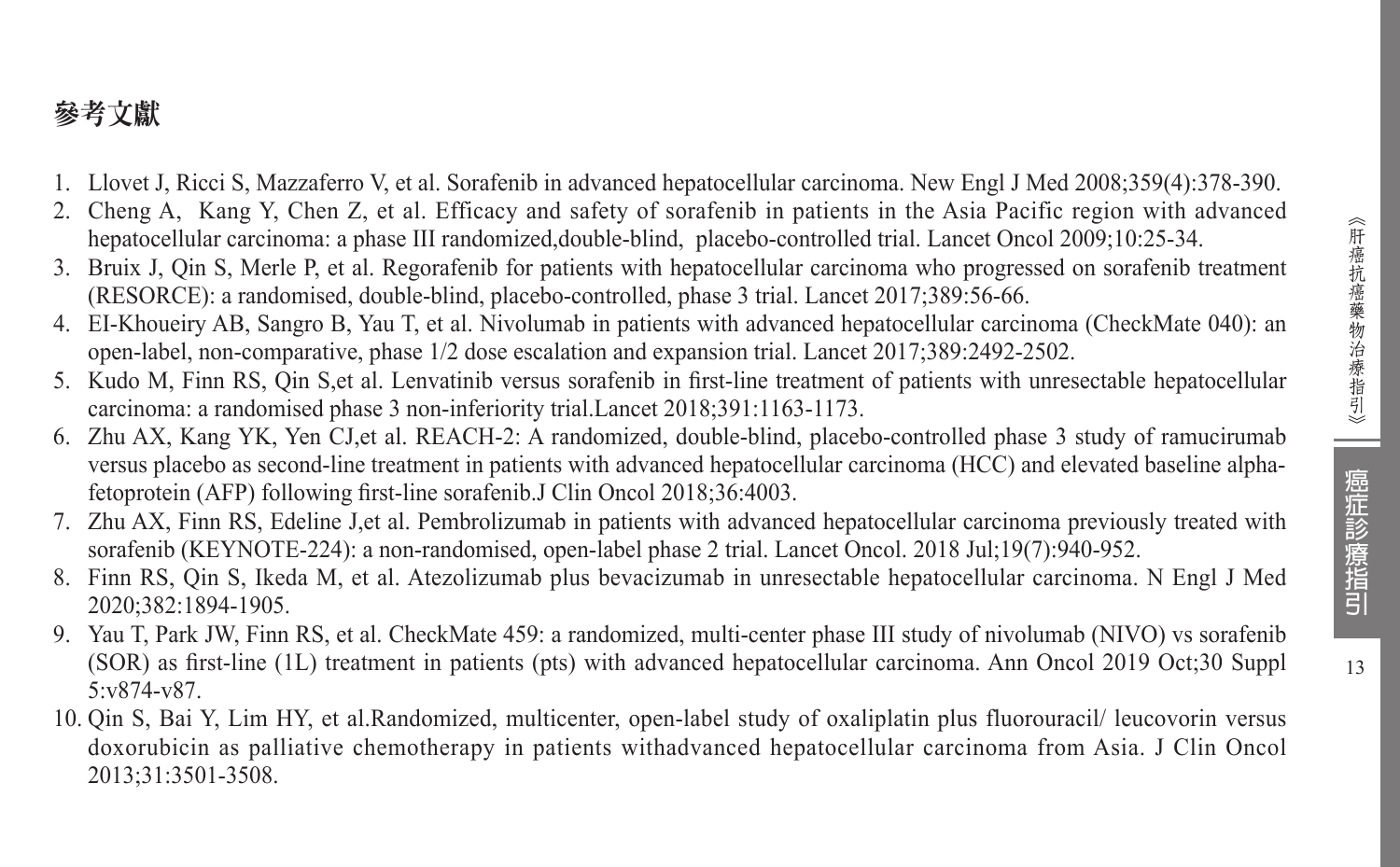

- 11. Yau T, Kang Y, Kim T, et al. Nivolumab + ipilimumab combination therapy in patients with advanced hepatocellular carcinoma: Results from CheckMate 040. J Clin Oncol 2019;37:4012-4012.
- 12. Tomonari T, Sato Y, Tanaka H, Tanaka T, et al. Sorafenib as second-line treatment option after failure of lenvatinib in patients with unresectable hepatocellular carcinoma. JGH Open 2020;4:1135–1139.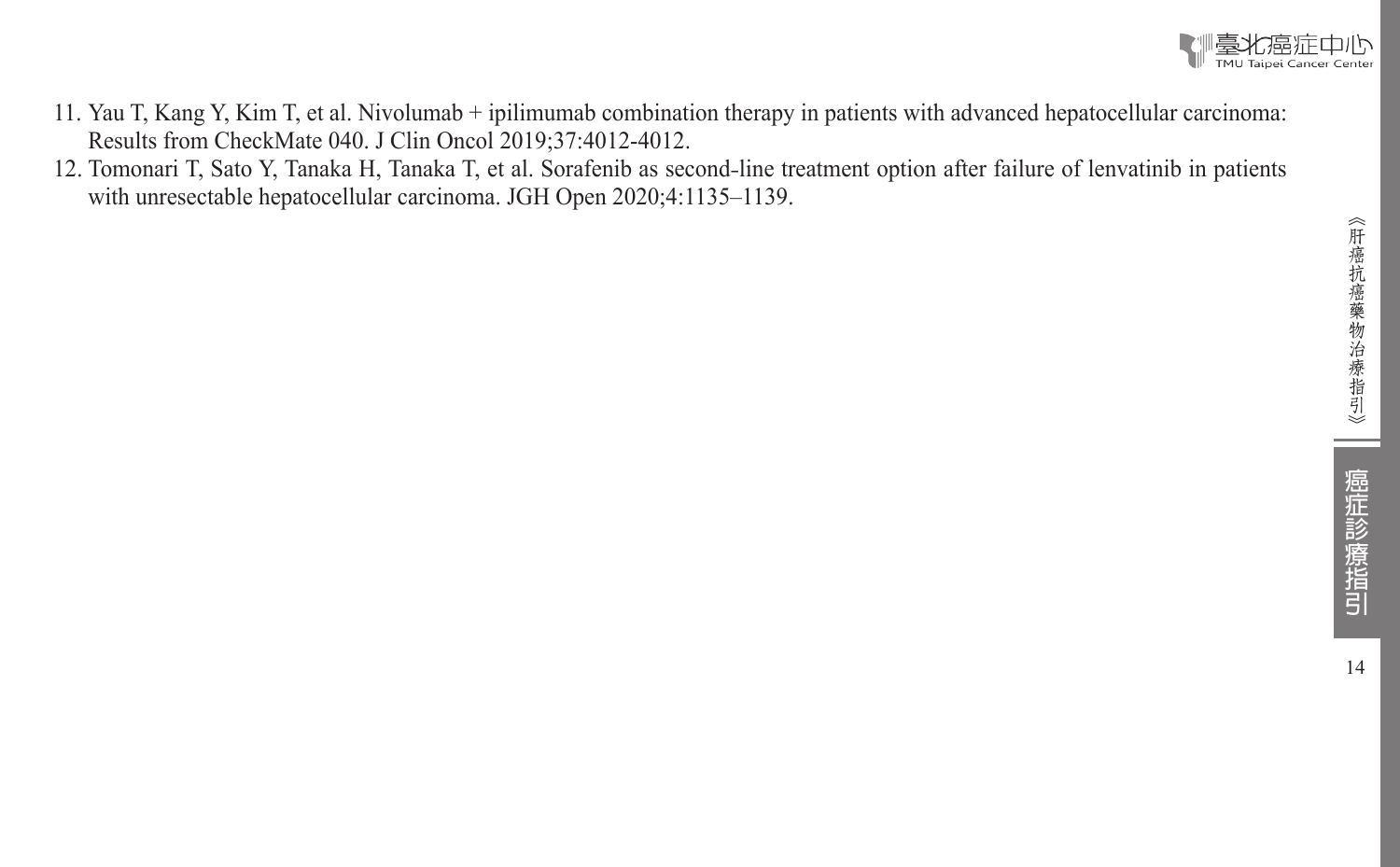# 《 肝癌放射治療共識 》

#### 一、治療範圍

1. 肝腫瘤

- 2. 栓塞肝門靜脈
- 二、治療劑量 **/** 次數 **(** 依正常肝臟劑量調整 **)**
	- ▲常規治療:

 30-66Gy

- 次數 10 次 -33 次
- ▲立體定位高劑量分次治療
- 1. 分次劑量:6-20Gy
- 2. 治療次數:3-6 次

## 三、治療方式 **:**

使用立體順型與強度調控放射治療技術, 包含弧形及螺旋放射規畫, 可考慮搭配影像導引治療, 治療選擇可使用同 步照射高與低危險部位的方式或先給予整個照射部位部份劑量照射後,再針對高危險部位加強劑量 。

### 四、參考文獻 **:**

- 1. NCCN clinical practice guidelines in oncology-Hepatobiliary cancers. Version 5.2021.
- 2. Lee HL, et al. Effectiveness of stereotactic ablative radiotherapy in patients with advanced hepatocellular carcinoma unsuitable for transarterial chemoembolization. Ther Adv Med Oncol. 2019, Vol 11: 1-13.
- 3. L.A. Dawson et al. NRG Oncology/RTOG 0438: A Phase 1 Trial of Highly Conformal Radiation Therapy for Liver Metastases. Practical Radiation Oncology 2019, 9, e386-393.
- 4. Bush DA, et al. Randomized Clinical Trial Comparing Proton Beam Radiation Therapy with Transarterial